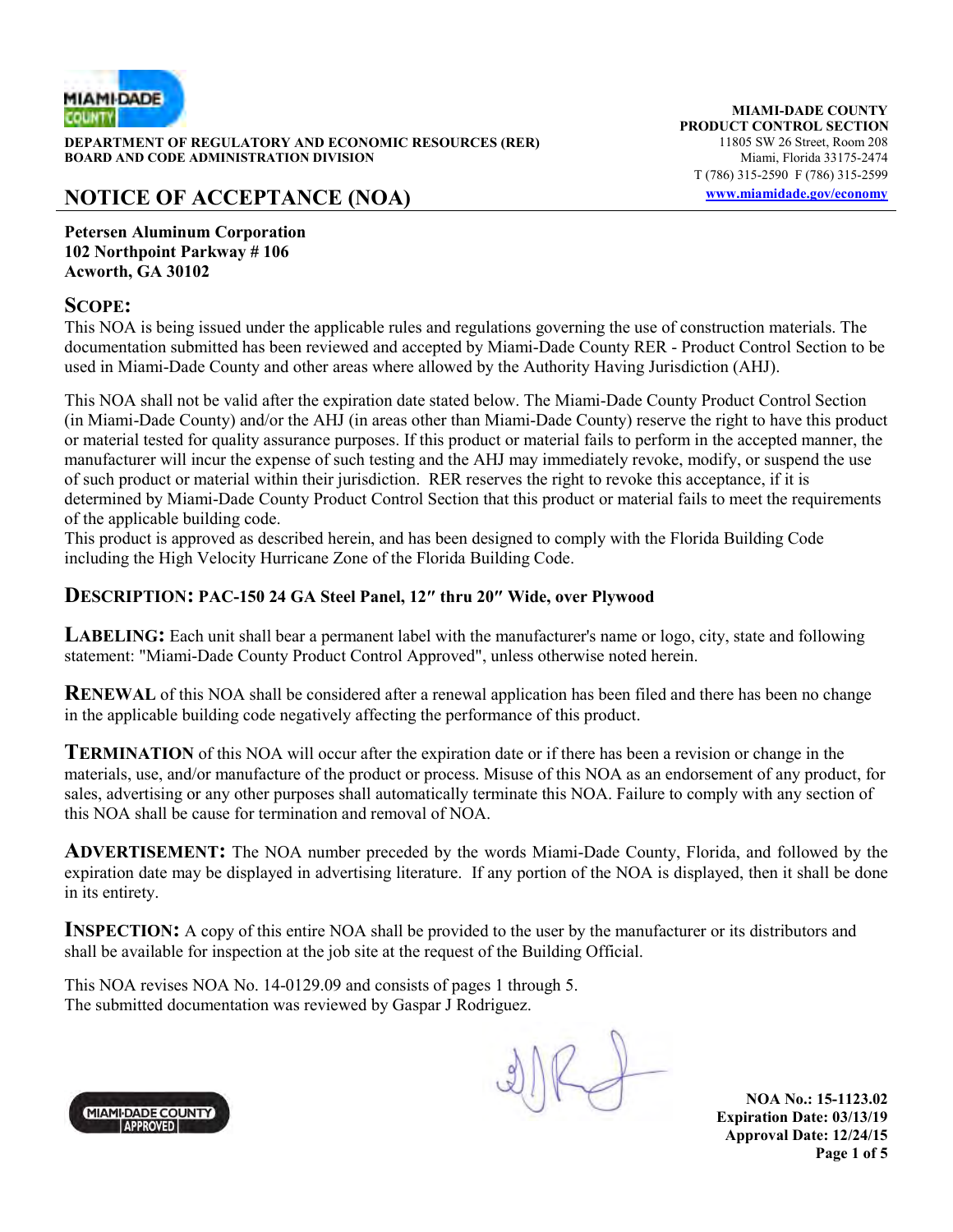## **ROOFING SYSTEM APPROVAL:**

| Category:                       | Roofing                        |
|---------------------------------|--------------------------------|
| <b>Sub-Category:</b>            | Metal, Panels (Non-Structural) |
| <b>Material:</b>                | Steel                          |
| <b>Deck Type:</b>               | Wood                           |
| <b>Maximum Design Pressure:</b> | $-136.75$ PSF                  |

## **TRADE NAMES OF PRODUCTS MANUFACTURED OR LABELED BY APPLICANT:**

| Product                     | <b>Dimensions</b>                                                                                                           | <b>Test</b><br><b>Specifications</b> | <b>Product</b><br><b>Description</b>                                                                                                                                       |
|-----------------------------|-----------------------------------------------------------------------------------------------------------------------------|--------------------------------------|----------------------------------------------------------------------------------------------------------------------------------------------------------------------------|
| PAC-150 1.5" Steel<br>Panel | Length: various<br>Height: $1-1/2"$<br>Width: $12" - 20"$ (coverage)<br>Min. Thickness 24 GA<br>Min. Yield Strength: 55 KSI | <b>TAS 110</b>                       | Corrosion resistant, galvalume, preformed,<br>standing seam. Coated, prefinished panels.                                                                                   |
| PAC-150 Fixed Clip          | Length: $2"$<br>Height: 1.625"<br>Width: 0.875"<br>Min. Thickness 24 GA                                                     | <b>TAS 110</b>                       | Corrosion resistant, Min. 24 GA steel clip<br>or Min. 24 GA stainless steel clip.                                                                                          |
| PAC-150 Sliding Clip        | Top: $2"$<br>Overall Height: 1.63"<br>Base: 0.75" x 5"<br>Min. Top Thickness 24 GA<br>Min. Base Thickness 22 GA             | <b>TAS 110</b>                       | Corrosion resistant, Min.24 / Min. 22 GA<br>steel clip or 24/22 GA stainless steel clip.<br>Clip shall be secured with min. of 2 screws<br>in the outer holes of the base. |

## **EVIDENCE SUBMITTED:**

| <b>Test Agency</b>           | <b>Test Identifier</b>             | <b>Test Name/Report</b>          | <b>Date</b>          |
|------------------------------|------------------------------------|----------------------------------|----------------------|
| Valspar                      | 433X515<br>433B173                 | ASTM B 117<br>ASTM G 23          |                      |
| <b>Fenestration Testing</b>  | 13-852                             | <b>TAS 100</b>                   | 06/11/13             |
| <b>Architectural Testing</b> | C8009.01-450-18<br>F1797.01-450-18 | <b>TAS 125</b><br><b>TAS 125</b> | 06/17/13<br>10/12/15 |



**NOA No.: 15-1123.02 Expiration Date: 03/13/19 Approval Date: 12/24/15 Page 2 of 5**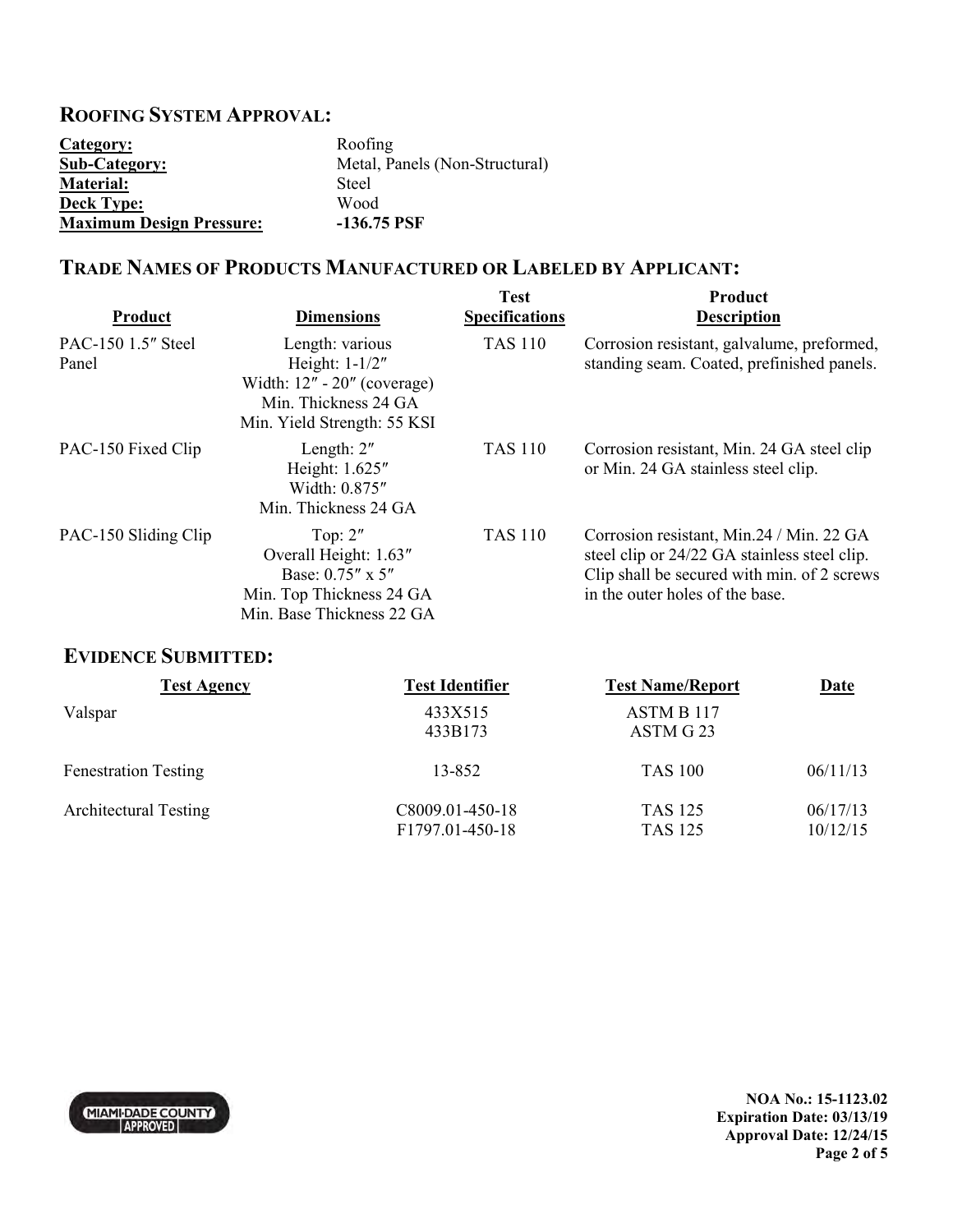#### **APPROVED ASSEMBLIES:**

| System:                                        | PAC-150 24 GA Steel Panels, 12" thru 20" Wide, over Plywood                                                                                                                                                                                                                                                                                                                                                                                                                                                                                                             |  |  |
|------------------------------------------------|-------------------------------------------------------------------------------------------------------------------------------------------------------------------------------------------------------------------------------------------------------------------------------------------------------------------------------------------------------------------------------------------------------------------------------------------------------------------------------------------------------------------------------------------------------------------------|--|--|
| <b>Deck Type:</b>                              | Wood, Non-insulated                                                                                                                                                                                                                                                                                                                                                                                                                                                                                                                                                     |  |  |
| <b>Deck Description:</b>                       | New Construction $\frac{19}{32}$ " or greater plywood or wood plank, or for re-roofing $\frac{15}{32}$ " or greater<br>plywood.                                                                                                                                                                                                                                                                                                                                                                                                                                         |  |  |
| <b>Slope Range:</b>                            | $2"$ : 12" or greater                                                                                                                                                                                                                                                                                                                                                                                                                                                                                                                                                   |  |  |
| <b>Maximum Uplift</b><br>Pressure:             | <b>See Table A below</b>                                                                                                                                                                                                                                                                                                                                                                                                                                                                                                                                                |  |  |
| <b>Deck Attachment:</b>                        | In accordance with applicable Building Code, but in no case shall it be less than 8d annular<br>ring shank nails spaced 6" o.c. In reroofing, where the deck is less than $\frac{19}{32}$ " thick<br>(Minimum $15/32$ ) the above attachment method must be in addition to existing attachment.                                                                                                                                                                                                                                                                         |  |  |
| <b>Underlayment:</b>                           | Minimum underlayment shall be an ASTM D 226 Type II installed with a minimum 4"<br>side-lap and 6" end-laps. Underlayment shall be fastened with corrosion resistant tin-caps<br>and 12 gauge 1 1/4" annular ring-shank nails, spaced 6" o.c. at all laps and two staggered<br>rows 12" o.c. in the field of the roll or any approved underlayment having a current NOA.                                                                                                                                                                                                |  |  |
| <b>Fire Barrier:</b>                           | Any approved fire barrier having a current NOA. Refer to a current fire directory listing for<br>fire ratings of this roofing system assembly as well as the location of the fire barrier within<br>the assembly. See Limitation $# 1$ .                                                                                                                                                                                                                                                                                                                                |  |  |
| <b>Valleys:</b>                                | Valley construction shall be in compliance with Roofing Application Standard RAS 133<br>and with the current published installation instructions and details in PAC Contractors<br>Association's Installation Manual.                                                                                                                                                                                                                                                                                                                                                   |  |  |
| <b>Metal Panels and</b><br><b>Accessories:</b> | Install the "PAC-150 1.5 Steel Panel" including flashing penetrations, valleys, end laps and<br>accessories in compliance with "PAC Contractors Association's" current published<br>installation instructions and in compliance with the minimum requirements detailed in<br>Roofing Application Standard RAS 133.                                                                                                                                                                                                                                                      |  |  |
|                                                | Panels shall be secured along the male rib with approved clips (PAC-150 Fixed Clip or<br>PAC-150 Sliding Clip) and two corrosion resistant #10 x 1 $\frac{1}{2}$ " pancake head screws of<br>sufficient length to penetrate through the sheathing a minimum of $\frac{3}{16}$ ". When using the<br>PAC-150 Sliding Clip, screws must be installed in the outer holes of the base. The panel<br>clips are placed at a spacing listed in Table A below. The female rib of panel is installed<br>over the male rib of panel. Panels are seamed as listed below in Table A. |  |  |
| TADI E A                                       |                                                                                                                                                                                                                                                                                                                                                                                                                                                                                                                                                                         |  |  |

| <b>TABLE A</b>                        |              |                      |                                   |  |  |  |
|---------------------------------------|--------------|----------------------|-----------------------------------|--|--|--|
| <b>MAXIMUM DESIGN PRESSURES</b>       |              |                      |                                   |  |  |  |
| <b>Roof Areas</b>                     | Field        | Perimeter and Corner | Perimeter and Corner <sup>1</sup> |  |  |  |
| <b>Maximum Design Pressures</b>       | $-69.25$ PSF | $-114.25$ PSF        | $-136.75$ PSF                     |  |  |  |
| <b>Maximum Clip Spacing</b>           | 24" OC       | 6" OC.               | 12" OC                            |  |  |  |
| <b>Panel Seam</b>                     | $90^\circ$   | $90^\circ$           | $180^\circ$                       |  |  |  |
| 1. Extrapolation shall not be allowed |              |                      |                                   |  |  |  |



**NOA No.: 15-1123.02 Expiration Date: 03/13/19 Approval Date: 12/24/15 Page 3 of 5**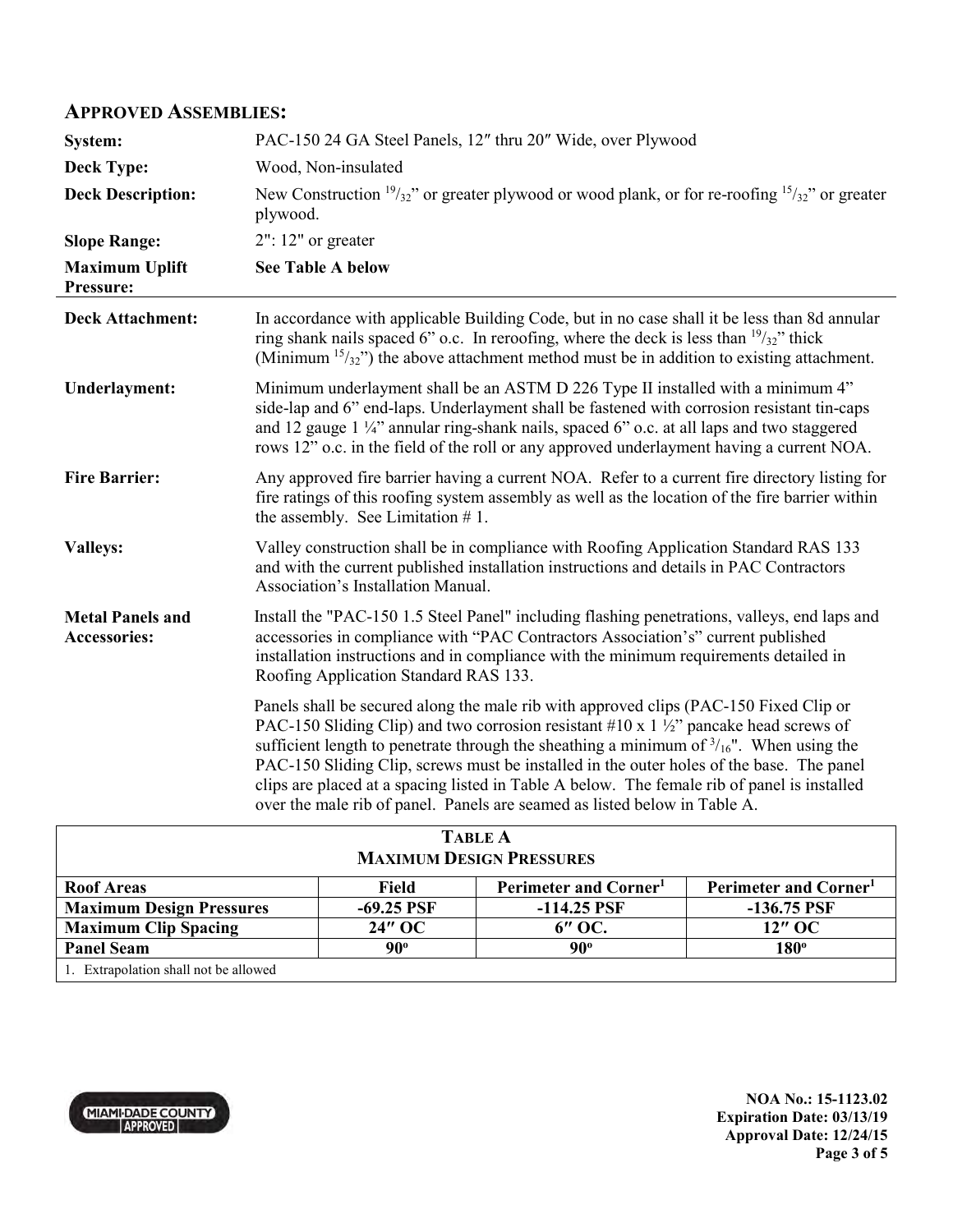## **LIMITATIONS**

- **1.** Fire classification is not part of this acceptance; refer to a current Approved Roofing Materials Directory for fire ratings of this product.
- **2.** The maximum designed pressure listed herein shall be applicable to all roof pressure zones (i.e. field, perimeters, and corners). Neither rational analysis, nor extrapolation shall be permitted for enhanced fastening at enhanced pressure zones (i.e. perimeters, extended corners and corners).
- **3.** Panels may be rolls formed in continuous lengths from eave to ridge. Maximum lengths shall be as described in Roofing Application Standard RAS 133.
- **4.** All panels shall be permanently labeled with the manufacturer's name and/or logo, city, state, and the following statement: "Miami-Dade County Product Control Approved" **or** with the Miami-Dade County Product Control Seal as seen below. All clips shall be permanently labeled with the manufacturer's name and/or logo, and/or model.



- **5.** All products listed herein shall have a quality assurance audit in accordance with the Florida Building Code and Rule 61G20-3 of the Florida Administrative Code.
- **6.** Panels may be shop or jobsite roll formed with machine model #**10110884, E00578860, or 01110072** from PAC Contractors Association.



**NOA No.: 15-1123.02 Expiration Date: 03/13/19 Approval Date: 12/24/15 Page 4 of 5**